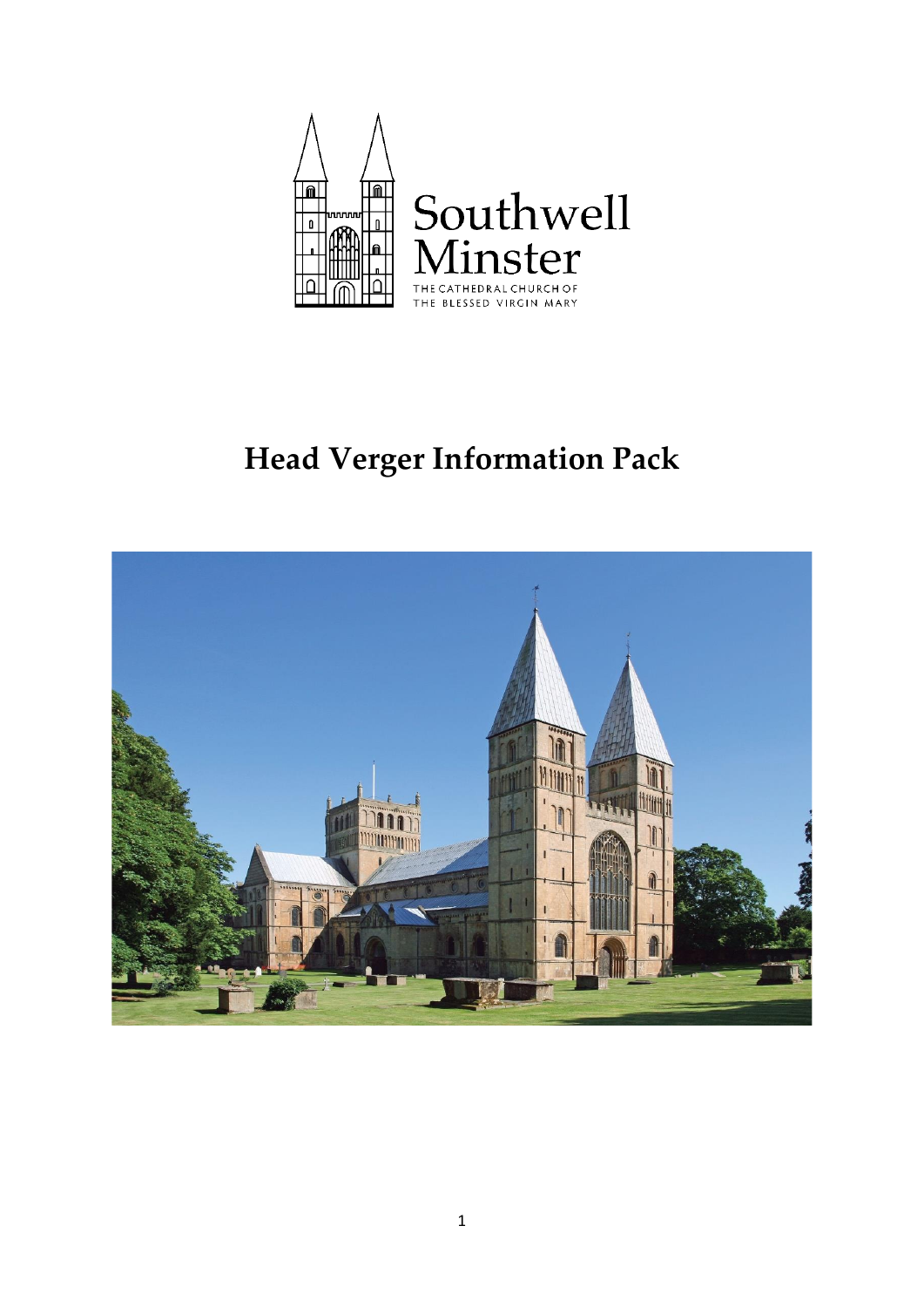

Thank you for your interest in the post of Head Verger. We hope the information pack is useful in telling you about the job but also in describing the uniqueness of Southwell – the smallest cathedral town in England, and its remarkable Minster church which continues to inspire and delight all who encounter it. People comment on the Minster's beauty, tranquillity and prayerful atmosphere and it is held in much affection by the diocese and local community.

Like all Cathedrals, the pandemic has had a major impact on worship, activity and income and the Chapter is realistic that the next years will be challenging. However, we have much to look forward to, building on the successful completion of the *Leaves* project and set to increase visitor numbers with an opportunity to give a warm welcome and meaningful engagement with how the Minster speaks of faith and hope in Christ in times of change and uncertainty.

Prayer and worship are at the heart of the Cathedral's life and the successful candidate will have a leading role in ensuring everything is done to standards of excellence and reverence. S/he will also lead a loyal, committed, and experienced verger team and be expected to inspire confidence and professionalism under pressure. The job is full of variety, scope, and although busy will be thoroughly worthwhile, and even fun! The Minster community values the vergers and will make the new post holder welcome.

We will be praying for you as you discern if God is calling you to explore further by applying.

With prayerful best wishes,

Vich A. Silver

**The Very Reverend Nicola Sullivan Dean of Southwell**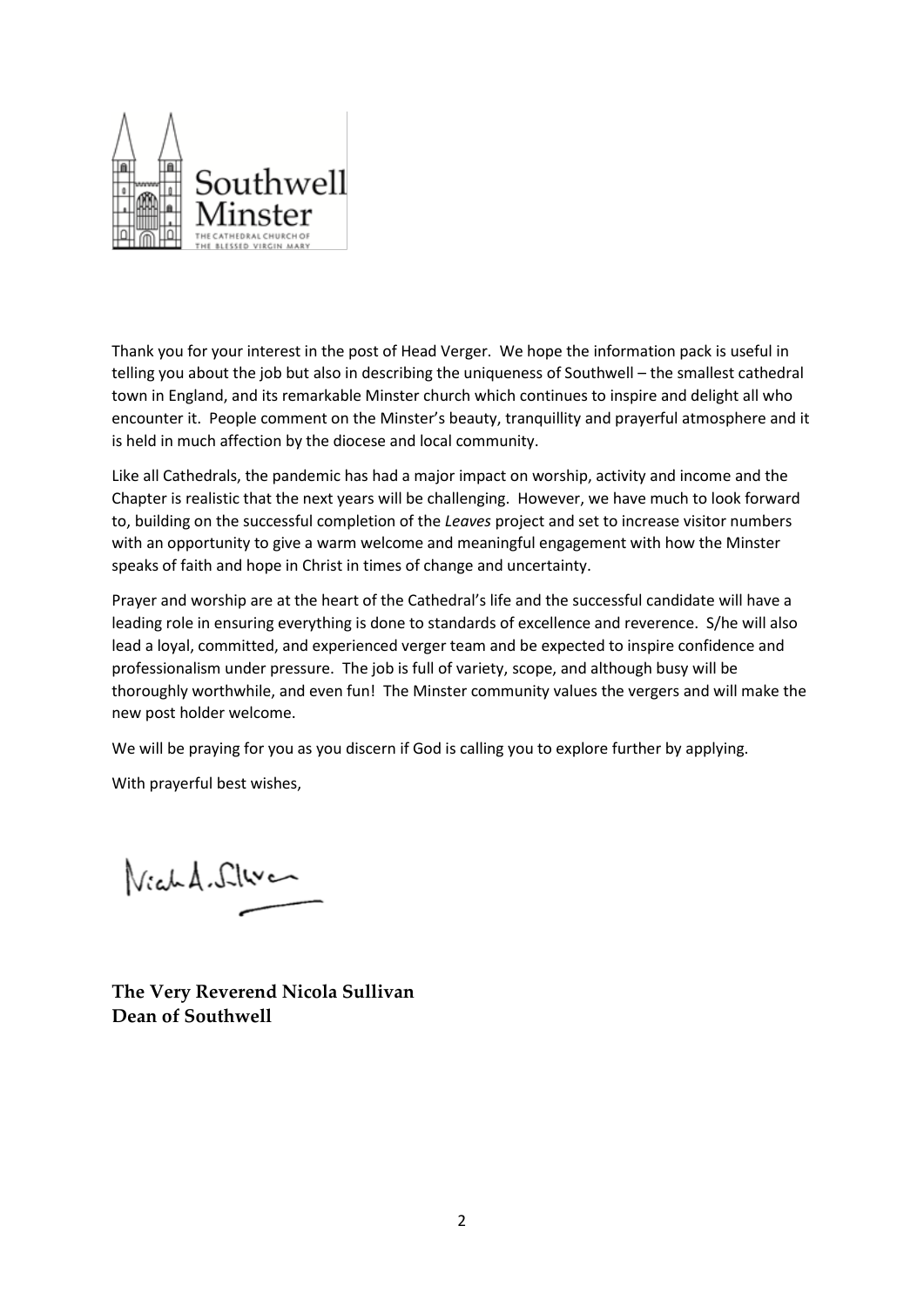## **Brief history**

The present Romanesque building replaced an Anglo-Saxon Minster church which in turn had been built on the site of an abandoned but significant Roman Villa. St. Paulinus baptised nearby in the River Trent evangelising this part of England in the early 7th century. Later, successive Archbishops of York developed the Palace near to the Minster, strategically positioned as the last stopping off place in the York Province on the Great North Road (now the A1). Southwell became an important seat of ecclesiastical power and influence as a Collegiate Church. Since 1884 the Minster has been the Cathedral church for Nottinghamshire (and, until 1927, East Derbyshire) although some 15 miles northeast of Nottingham. It is arguably the most beautiful 12th century building in England and perfect in its setting. It was one of only a dozen cathedrals mentioned in the Lonely Planet's Ultimate UK Travelist. It is a prayerful place and a spiritual resource to the 307 parishes of the Diocese of Southwell and Nottingham. Daily worship is at the centre of our life. Southwell Minster as cathedral and parish church offers all who come here an opportunity for celebration, learning and discovery.



## **The locality and the market town of Southwell**

The Minster is located eight miles west of Newark-on-Trent and 15 miles north-east of Nottingham. It is the seat of the Bishop of Southwell and Nottingham, who resides next door in Bishop's Manor, and nearby is Jubilee House, the diocesan office. Within the town centre there is a good selection of independent shops, friendly pubs selling traditional ales, cosy cafés and restaurants.

On Saturdays the Market Square hosts a lively market. Southwell has celebrated connections with Cardinal Wolsey, the Bramley apple, Lord Byron and King Charles I! There are selfguided heritage walks through the town, and here is the first ever Union Workhouse, now owned by the National Trust. Nottingham Trent University Campus Brackenhurst is in the parish, offering world renowned animal, rural and environmental studies courses and PhD research to a national and international student body. On site accommodation has recently expanded and the potential to grow the Cathedral/ University partnership is under discussion. In the town there is a wide range of local events including concerts and theatre performances. Southwell is proud of its many festivals including The Gate to Southwell Folk Festival, The Bramley Festival, The Southwell Music Festival (both centre around the Minster) and The Southwell Library Poetry Festival. Schools and pre-school care in Southwell is excellent with many of the school's having a Good or Outstanding Ofsted rating. The Minster Trust for Education (MITRE) Academy was formed in 2018 and includes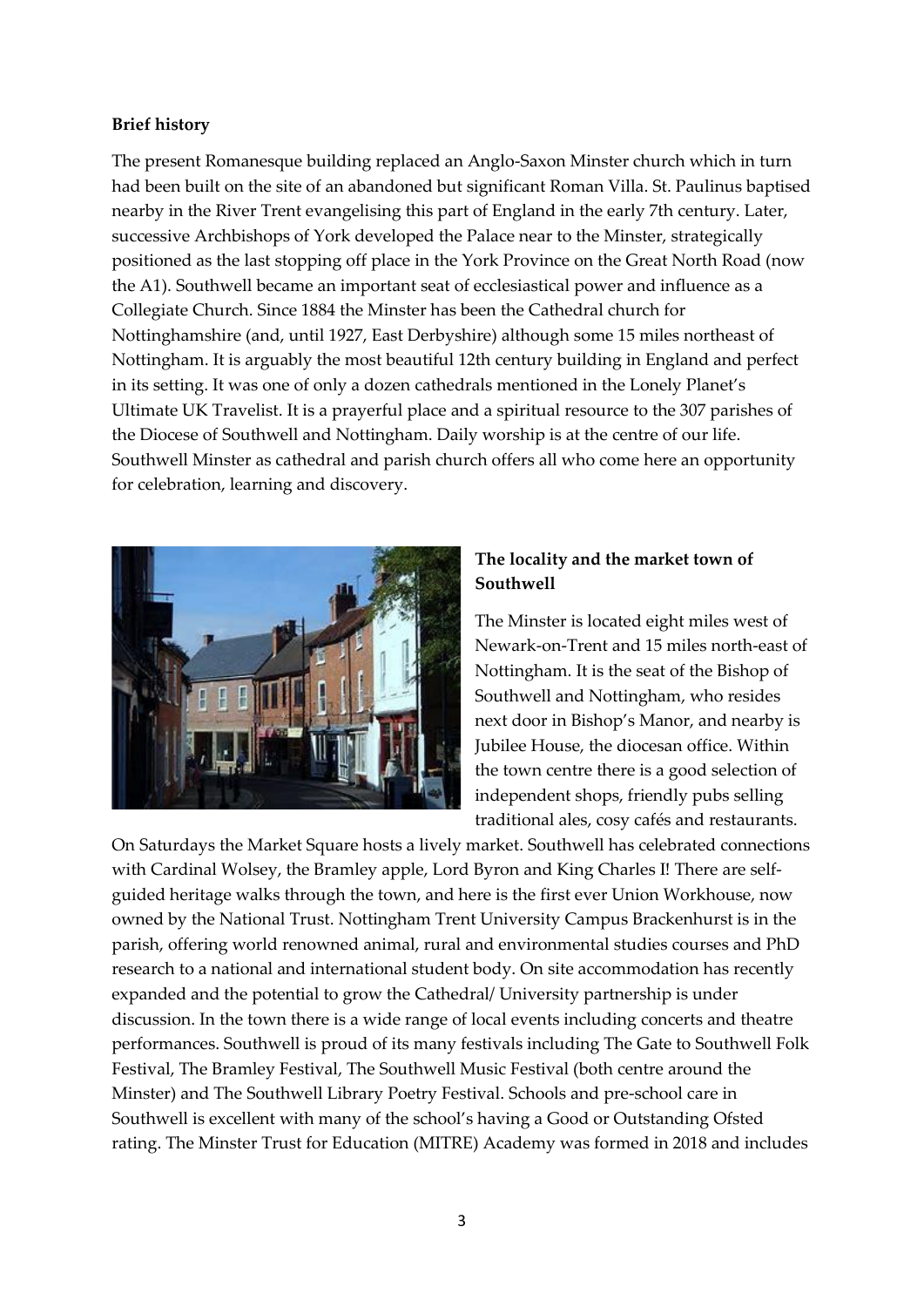the Minster School, Lowe's Wong Infants and Holy Trinity CoE Infant School. All of these factors contributed to Southwell being named among the Sunday Times' best places to live.



## **A working Cathedral**

Apart from the normal round of the daily office and Eucharist, in 'normal times' the Minster is in demand for some 50 or so special services and events of many kinds including ordinations, confirmations, Memorial Services, County and Civic services, school and college services, and presentation and degree ceremonies. Our outward focused ministry with the County and external organisations is essential and we work hard to ensure that all who are hosted in the Minster are welcomed and involved in the planning and delivery of the service. We regularly host art exhibitions and theatre productions, and a series of organ recitals and concerts.

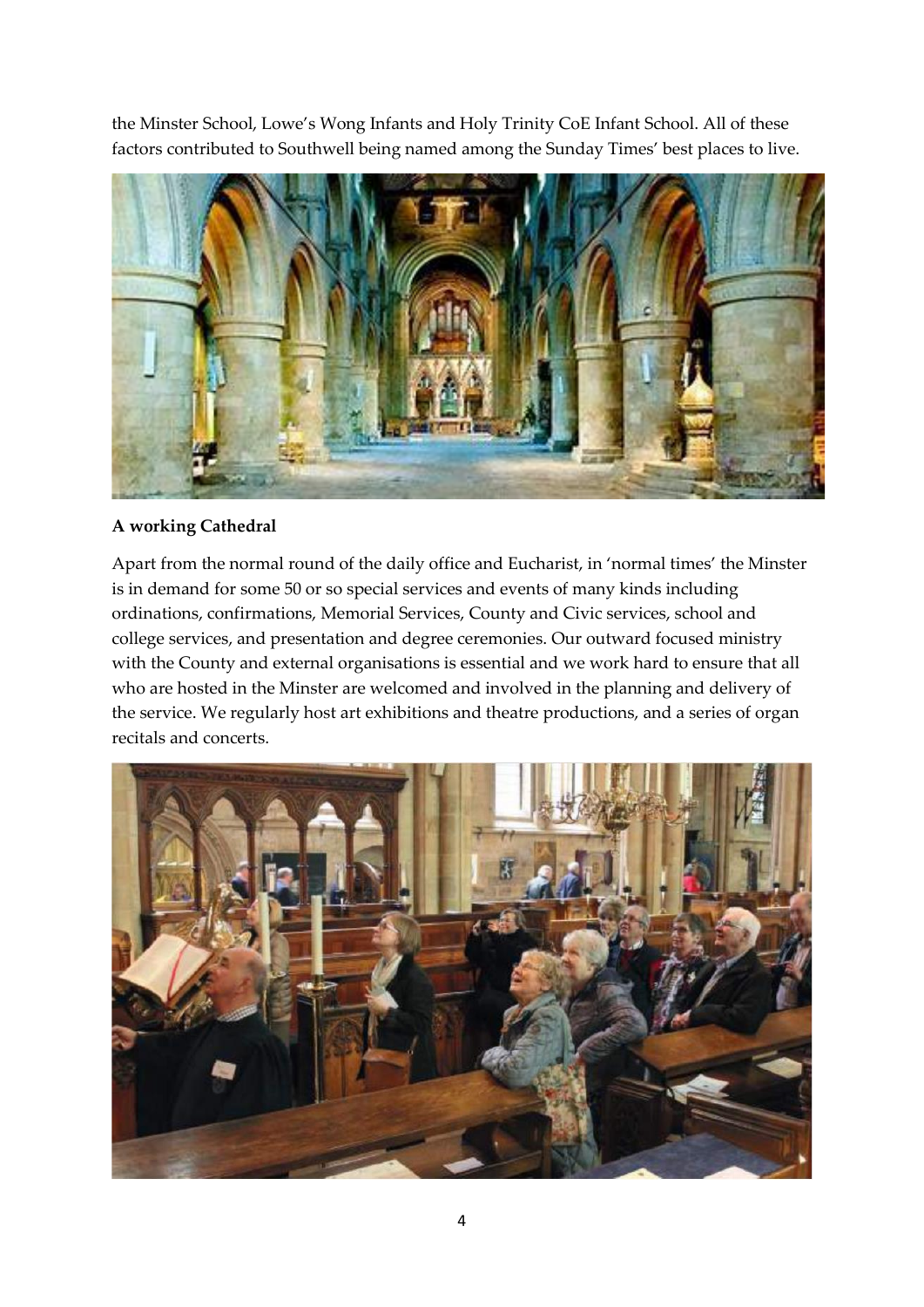## **Visitor/tourist experience**

We are increasing the resourcing of staff and volunteers to welcome visitors that numbered 55,000 in 2019. Visitor services (welcomers, stewards, honorary chaplains, guides, shop and the verger team) play an important role in the life of the Minster. The welcome extended to each visitor is an expression of the Cathedral's purpose as a place of prayer and Christian worship. We rely heavily on volunteers. Following the completion of the Leaves Project we are aiming to attract 70,000+ visitors a year by 2025.



**'Leaves' Project: where medieval stone meets living nature** 

The £2.5m National Lottery Heritage Fund supported project is centred around the conservation and interpretation of the famous 'Leaves of Southwell' in the Chapter House, but it is much more exciting than just repair of the fabric. A stream of new, multidisciplinary work over the last ten years has deepened the accepted view of these worldrenowned carvings. The three-year programme to deliver the project was delayed due to Covid with the interior work completed in October 2021 and the Palace Garden to open in spring 2022.

## **Partner in Action with A Rocha UK**

We have a new opportunity as the first Cathedral to be a Partner in Action with A Rocha UK and not only talk about caring for God's creation as one of the Five Marks of Mission but do it by a radical shift in how we steward the astonishingly beautiful grounds, gardens and green space around the Minster. This is in the early stages of development, which will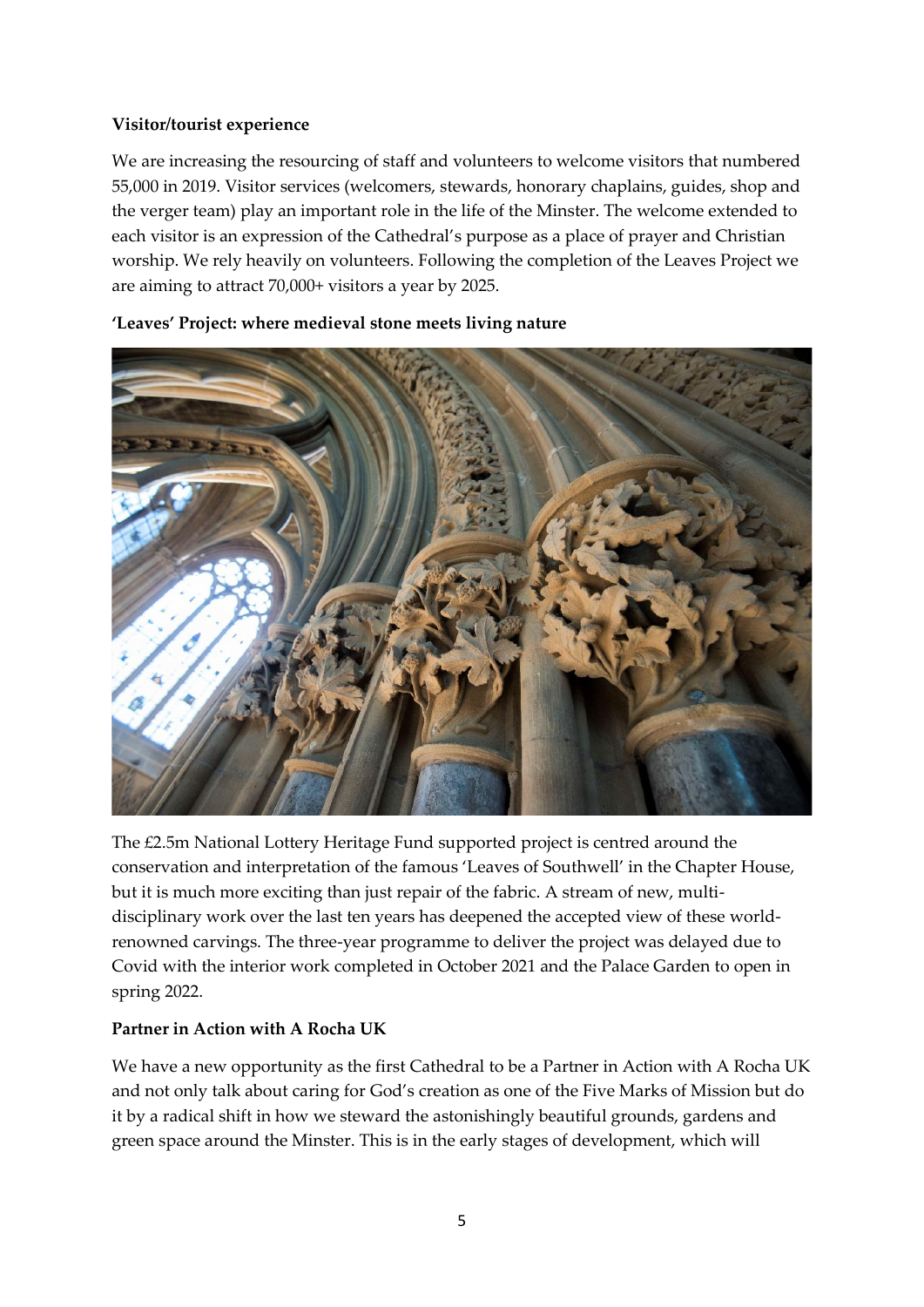include the placement of interns at the Cathedral, as well as encouraging people to take personal steps of change.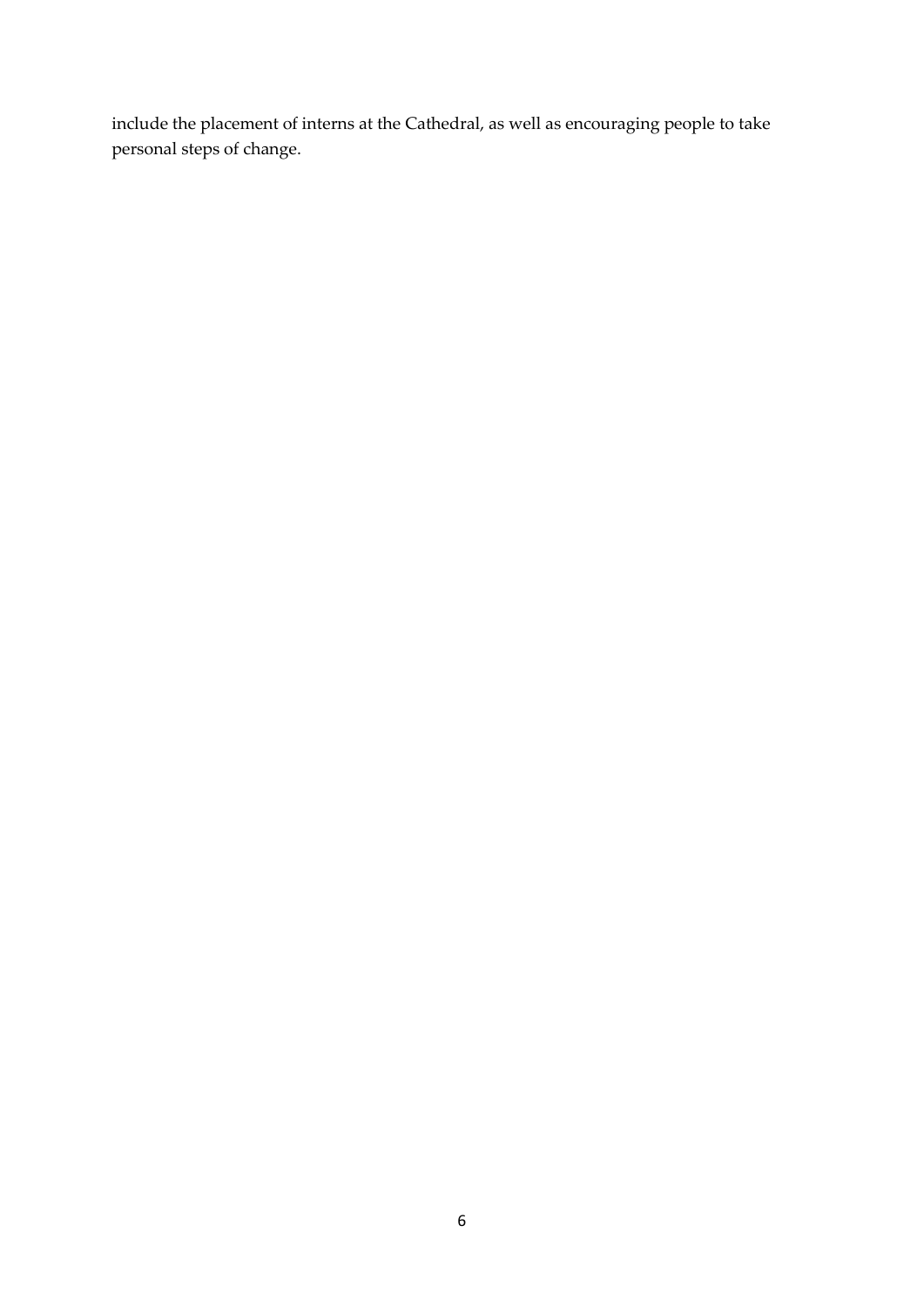# **Southwell Minster Chapter**

# **Head Verger**

# **Job Description**

| <b>LOCATION:</b>                     | The Minster                               |
|--------------------------------------|-------------------------------------------|
| <b>ACCOUNTABLE TO: Chief Officer</b> |                                           |
| <b>SALARY:</b>                       | £27,807 plus $8.5\%$ pension contribution |

## **CONTEXT**

The verger team is responsible for ensuring that all worshippers and visitors to this iconic building are welcomed and engaged, and that services and other events run smoothly. The Head Verger is a senior member of staff who brings dynamic leadership to the verger team, enabling it to fulfil this function. The Verger team (Head Verger, Deputy Head Verger, 1 full-time and 2 part-time vergers) is going through a time of transition and the successful applicant will help to shape and motivate a new team.

## **KEY RESPONSIBILITIES**

#### **1: Leadership and Management**

- a. Lead, inspire, motivate, line manage and train the verger team to engage and serve all users of the building.
- b. Responsible for management of the departmental budget.
- c. Lead the verger team to maintain and ensure a high standard of liturgical excellence
- d. Compile staff rota to ensure cover for all hours the building is open and that all events and services are staffed. Rota to be planned a minimum one month in advance and any changes agreed with the Chief Officer.
- e. Responsible for Health and Safety in the Cathedral, State Chamber and associated rooms and the surrounding curtilage.
- f. Lead the team to ensure that the Cathedral is a safe space for all those who worship, visit and work within it.

## **2: Liturgy and Services**

- a. Ensure the Cathedral is prepared for all services and related events (including weddings, funerals, civic events and special services).
- b. Act as the Head Verger at services in the Cathedral, particularly special services and to manage the other Vergers as part of these occasions.
- c. To verge the Dean (or senior clergy) on ceremonial occasions,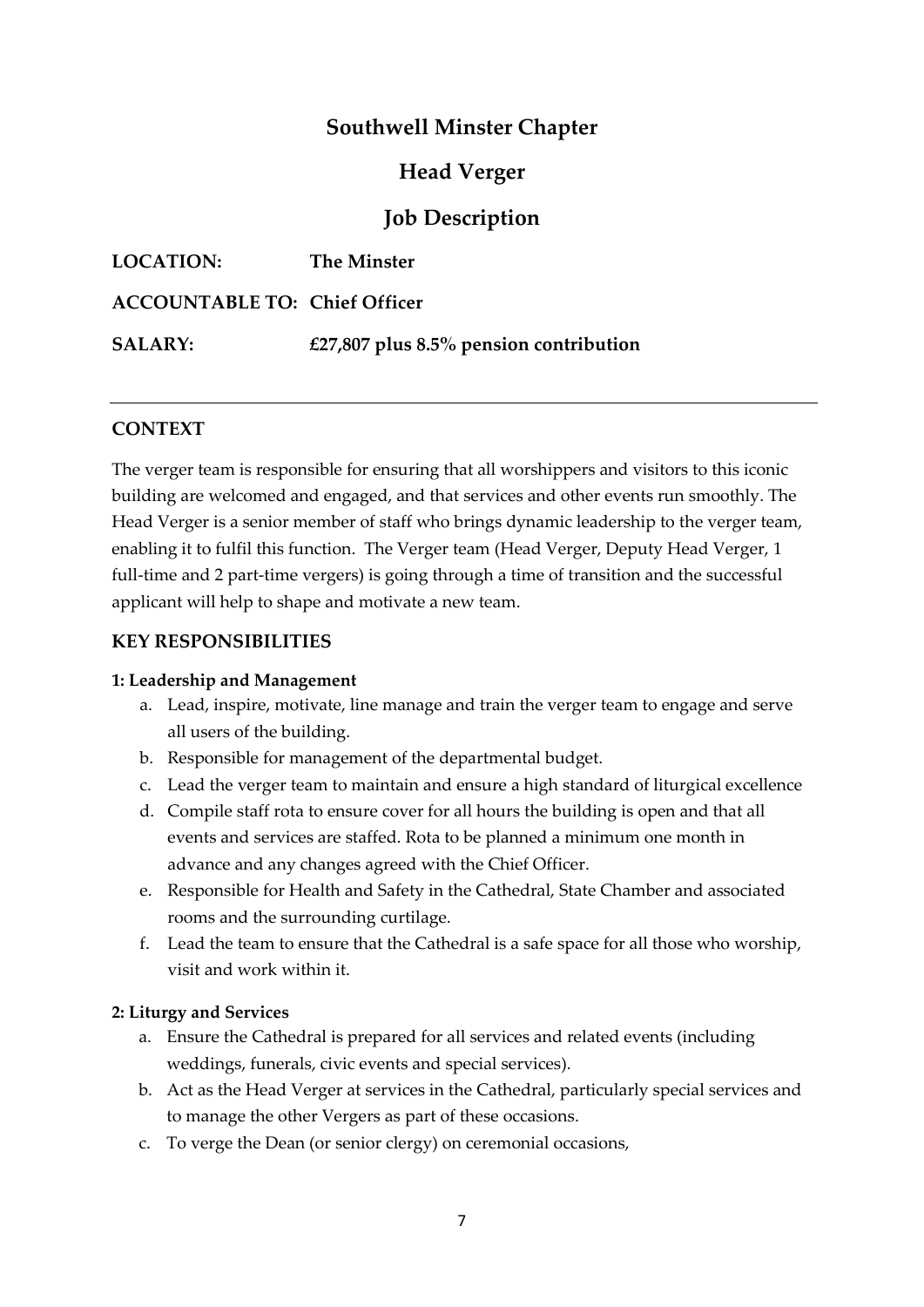- d. Working closely with the Canon Precentor to brief sidespersons/volunteers for services and events, in particular in relation to logistical operations and health and safety requirements.
- e. Support the Canon Precentor in planning of special services as required and in provision of all Cathedral worship.
- f. Responsible for sound, video and light systems in the Cathedral and ensure they are in good working order, regularly tested and that the Verging team are trained on how to use and maintain them.
- g. Ensure all liturgical furniture, plate, ornaments and vestments are maintained in the highest order and the inventory is updated as required.
- h. Oversee the ordering and stock control of candles, candle oil, communion wafers wine and other liturgical requirements
- i. Manage the procurement and storage of cleaning supplies and all materials needed for the presentation of services.

## **3: Welcome and Hospitality**

- a. Play a full part in the maintenance of good public relations and treat visitors in a friendly, tactful and helpful manner, being firm when necessary, without giving offence
- b. Work alongside stewards and other colleagues to consistently improve the experience of visitors to Southwell Cathedral
- c. Liaise with Head of Education, tour leaders, and others, to provide excellent experiences for school groups, tourists, and other visitors.
- d. Regularly review visual first impressions of the Cathedral, ensuring these are as positive as possible.
- e. Champion a culture of hospitality and welcome which imbues all that we do as a cathedral community.

## **4: Events and Logistics**

- a. Offer a professional service to all events organisers.
- b. In liaison with the Head of Events, take responsibility for staging and seating requirements for all events, being aware of Cathedral ethos and sensitivities, and health and safety policies.
- c. Be present (or ensure other verger presence) at weekly diary meetings.

## **5: Health and Safety**

- a. Be knowledgeable of, and ensure team are aware of, all Health and Safety policies including major incident, fire safety, first aid and lone working policies.
- b. Ensure training in all these areas is up to date for self and colleagues.
- c. Ensure all relevant fire safety and health and safety records, and accident books, are accurately maintained.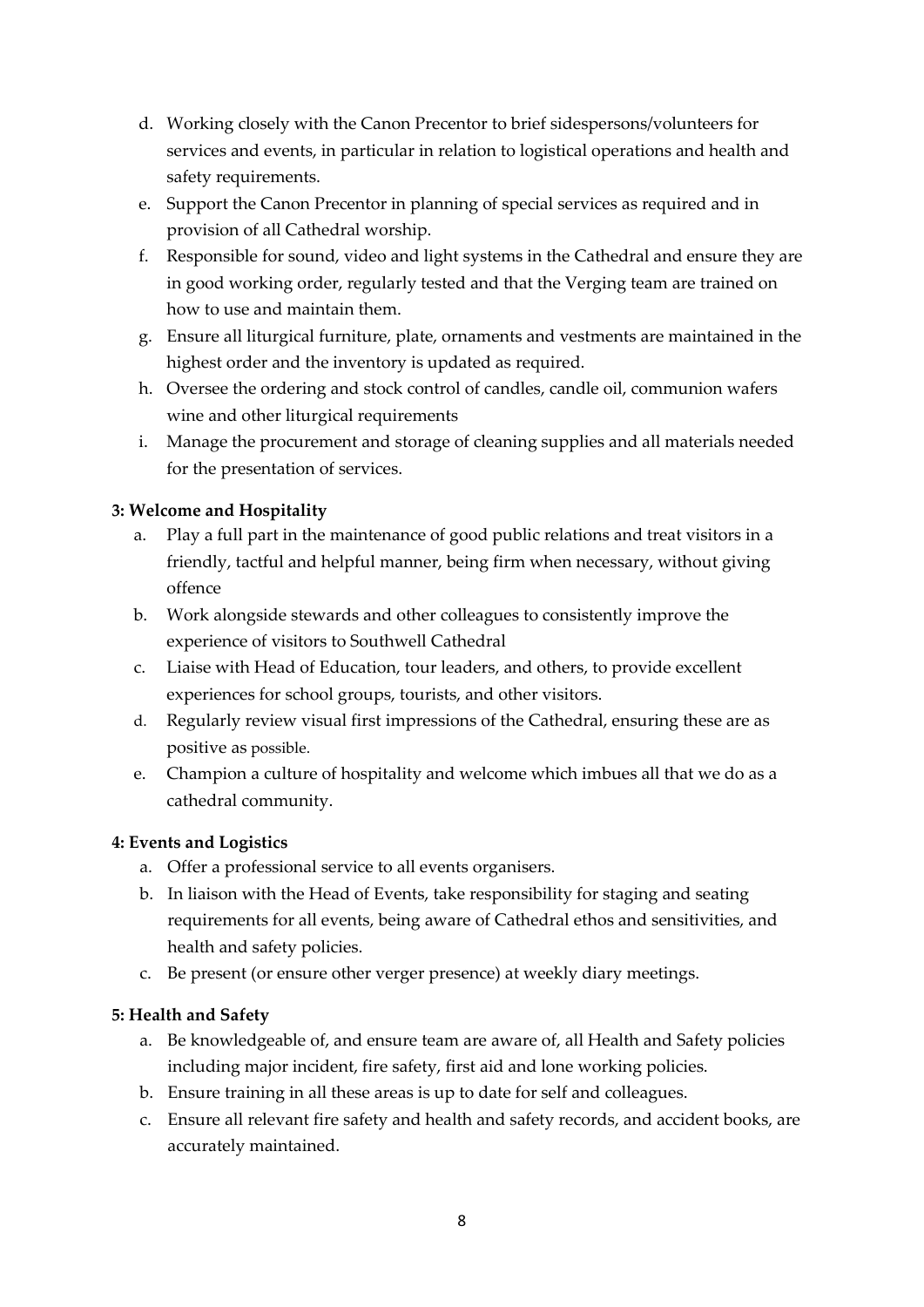- d. Liaise with fire, police, ambulance services, building personal relationships, and understanding who to call and when.
- e. Responsible for ensuring that the Cathedral is kept in a safe order and that any hazards are reported to the Chief Officer.

## **6: Maintenance**

- a. Regularly review all systems in the Cathedral including but not limited to heating, lighting, fire and security, taking responsibility for all maintenance checks and management of associated maintenance contracts.
- b. Ensure all records are kept in good order and accessible to Cathedral management, Architect and relevant external bodies.
- c. Participate in annual fire inspection and action any recommendations.
- d. Ensure a full maintenance programme is in place and reviewed regularly with appropriate actions discussed with the Chief Officer.
- e. Ensure the Cathedral is clean and always presented to the highest standards; to ensure there is a robust and sensible cleaning regime in place.
- f. Responsible for the supervision of on-site contractors.

## **7: Security**

- a. Responsible for the Verger team emptying the money boxes and safe custody of cash.
- b. Constantly pay attention to the security of the building and everyone in it, moving towards problems and taking responsibility to resolve them.
- c. Ensure the Cathedral is adequately staffed during opening hours, supporting and liaising with welcomers, and ensuring no-one is left in a vulnerable position.
- d. Regularly review all processes relating to security (such as key holders, out of hours security processes).
- e. To be part of the team that act as responsible key holders in the event of out of hours incidents such as fire, and intruder alarm activation.

## **8: General**

- a. To keep the vestries and sacristy in good order.
- b. To ensure all HR processes are adhered to including 'Return to Work' interviews and any necessary performance management tools in conjunction with the Chief Officer.
- c. To be the representative for Southwell Cathedral in the Association of English Cathedrals Head Verger network.
- d. Engage and liaise with the National Guild of Vergers.
- e. All staff and volunteers are expected to demonstrate a commitment to safeguarding the welfare of all children and vulnerable adults, who are involved with and/or visit the Cathedral. This will include adherence to policies and procedures, following good practice in relation to their own behaviour and conduct and undertaking any safeguarding duties and training commensurate with their role.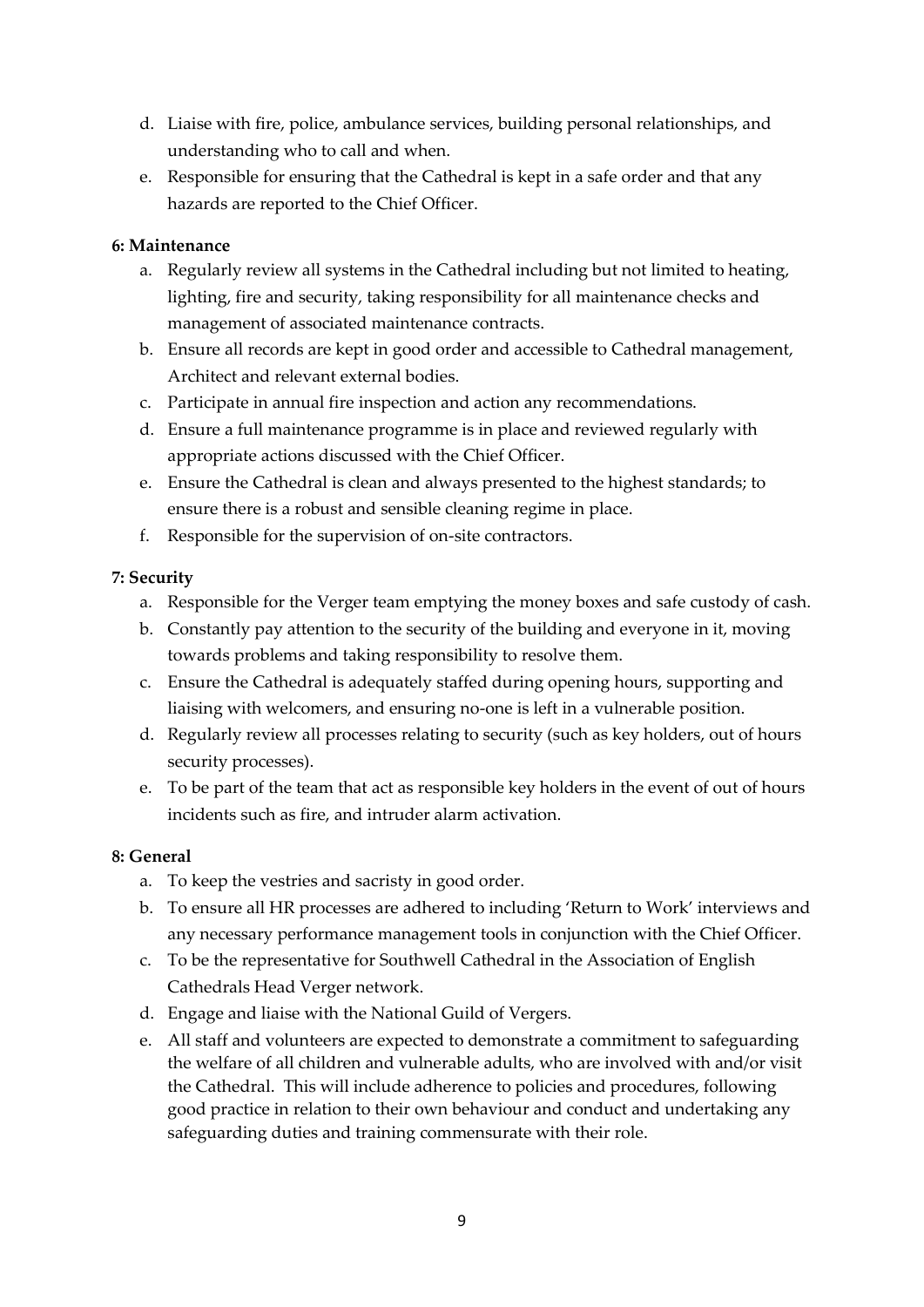## **Person Specification:**

Ability to act according to the Cathedral's core values

Knowledge and Experience

Essential:

- Understanding of Church of England liturgy and its principles, and empathy with all aspects of its ethos
- Be a communicant member of the Anglican Church or of Churches Together in Britain and Ireland
- A sense of the value of well-ordered worship and its contribution to the Cathedral's wider ministry and mission
- Ability to understand and carry out detailed liturgical and ceremonial duties
- Capable of contributing to the ordered conduct of the liturgy and the Cathedral's various events and activities through being part of the public face of the Cathedral when on duty
- Previous management experience
- Understand the essential principles of Safeguarding in the Church of England
- Good understanding of security and health and safety

## Desirable

- Guild of Vergers Diploma
- Previous experience of working as a verger in a Cathedral or large church environment
- Experience of working in an environment where paid and voluntary staff work alongside one another
- Experience of overseeing on-site contractors
- Experience of working in a historic building
- Relevant, up to date Safeguarding training
- First Aid qualified

## Skills

Essential

- Excellent organisational skills, with an ability to plan, prioritise work and meet deadlines
- Ability to work well under pressure
- Ability to initiate, develop and implement good practice
- Strong leadership and management skills, and experience of managing complex events/services
- Understanding of safeguarding issues and practices
- Working knowledge of Microsoft Office particularly Word and Excel
- Excellent communication skills

Desirable

• The capacity to plan, implement and monitor an agreed budget (or willingness to acquire the financial skills necessary)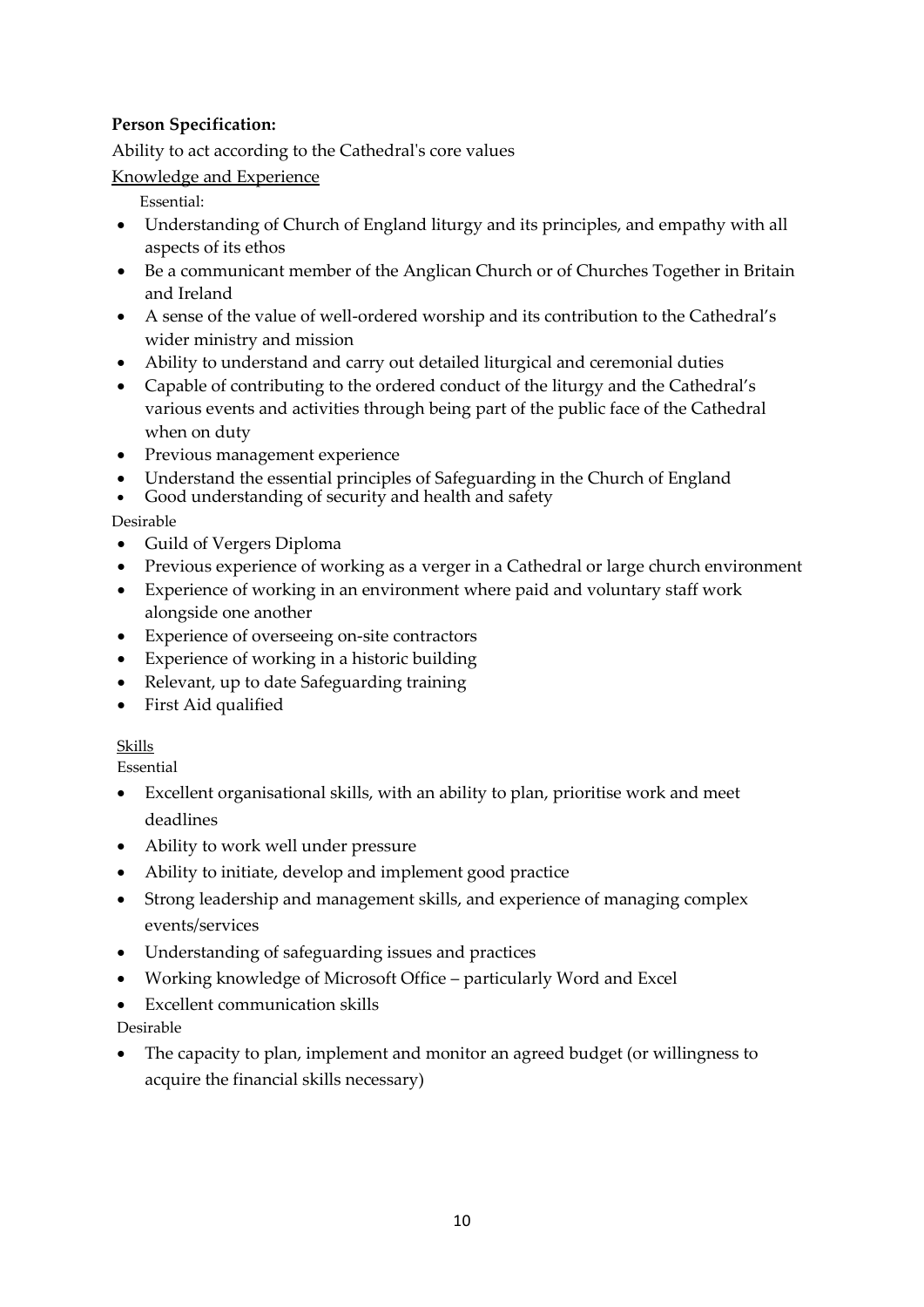#### Personal Attributes

Essential

- Personal qualities necessary to supervise, motivate and enthuse other members of the Verger team
- Tact, diplomacy, courtesy, respect for others, and firmness in dealing with occasionally disruptive people
- Strong communication skills and ability to relate well to a variety of people, to staff, the congregation, volunteers and members of the general public
- Ability to work as a flexible and enthusiastic team member both within the Verger team and across the Cathedral, coupled with an ability to work independently and exercise individual initiative as required.
- Willing to learn new skills and undertake training
- Ability to lift and carry furniture, climb stairs, walk with dignity and stand unaided for significant periods of time. A good head for heights
- Understanding of, sympathy with and willingness to promote the aims and purposes of the Cathedral, its mission and ministry
- Ability to uphold and conform to the requirements of the Cathedral's Safeguarding policies

There is a Genuine Occupational Requirement in accordance with the Equality Act 2010 for the postholder to be a communicant member of the Anglican Church or of Churches Together in Britain and Ireland

## **Supervision**

You will meet regularly as agreed with the Chief Officer

## **Meetings/Communications/Liaison**

To attend Staff and Committee meetings as appropriate and as directed. To liaise internally with staff, volunteers and committee members as appropriate, and externally with a wide variety of individuals and organisations as appropriate.

**Salary** £27,807 per annum

#### **Pension**

Southwell Cathedral Chapter will pay 8.5% of salary into the pension scheme.

#### **Accommodation**

It may be possible to rent a two-bedroom flat in the Archbishop's Palace adjacent to the Minster

#### **Hours**

This post is based on working 35 hours per week as part of a rota which will include weekend working.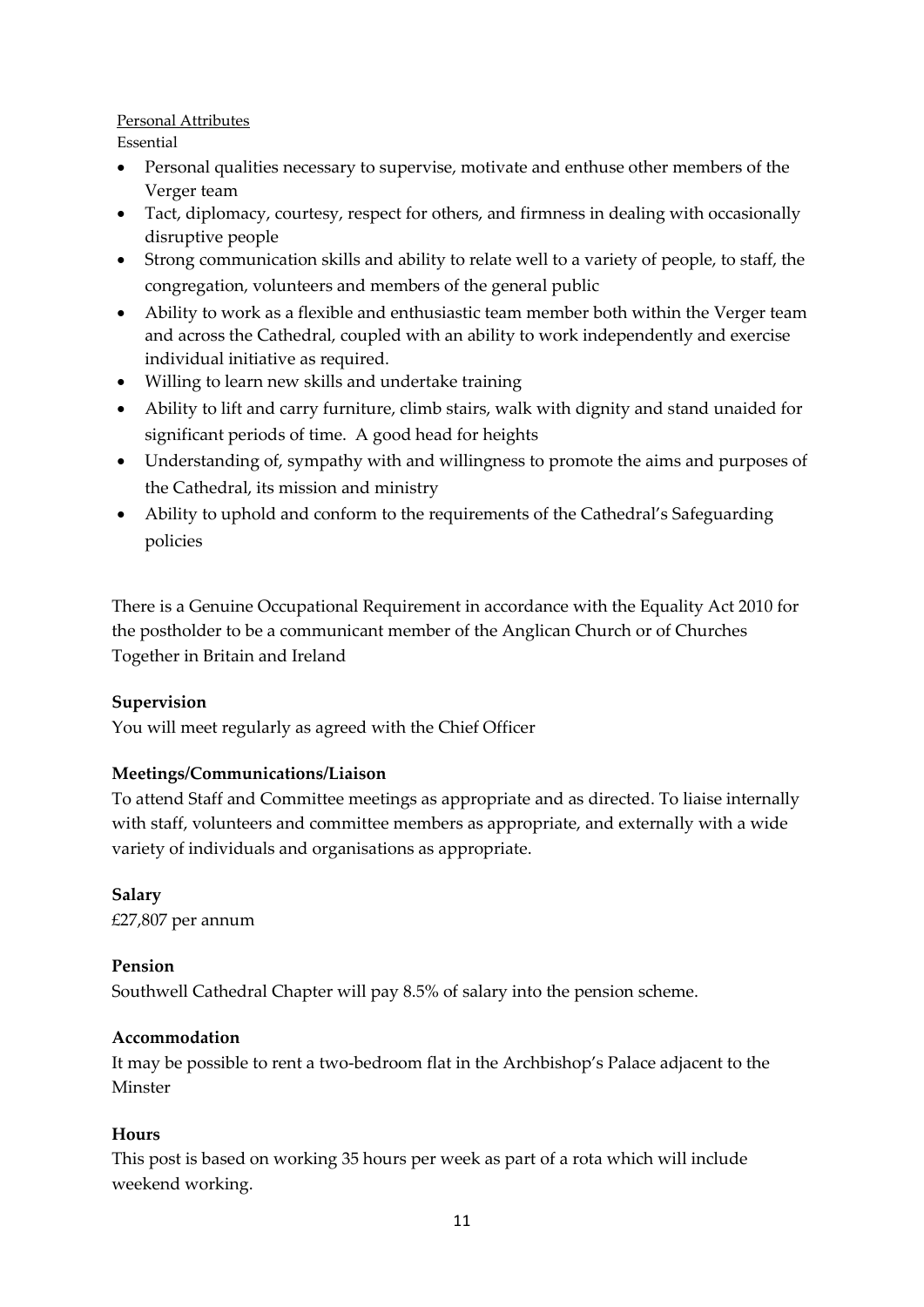## **Annual Leave**

Annual leave entitlement is 25 days plus three discretionary days, applied flexibly to provide cover, and in addition all statutory public holidays (though these may need to be taken on other than the designated days as appropriate).

## **Sickness**

Absence from work due to sickness should be reported on the first day of illness (or as soon as possible) to the Chief Officer. Self-certification is required for one to five days, and a medical certificate is required following six consecutive days' illness.

## **Policies**

Adhere to all policies and guidelines of Southwell Cathedral Chapter and work in accordance to our Staff Handbook, and contribute to the Cathedral's work and mission with enthusiasm and understanding. Carry out any other duties as required within the scope of the post.

## **Training**

Attend training courses as appropriate both locally and nationally, to enable you to fulfil the responsibilities and duties required. Undertake and deliver appropriate training and support for staff, volunteers, committee members and any external agents as appropriate.

The Christian vision, ethos and principles of the Cathedral underpin all aspects of the way the Cathedral operates. The post-holder must be sympathetic to these Christian principles and values, and support the Cathedral vision and strategy.

## **Equality:**

Southwell Minster is committed to creating a harmonious working environment, which is free from harassment and bullying and in which everyone is treated with respect and dignity. It is committed to ensuring that individuals do not feel apprehensive because of their religious belief (including theology or church tradition), political opinion, gender, marital status, sexual orientation, race, age, or disability, or through any inappropriate behaviour towards them.

## **Safeguarding Regulations:**

The Church of England is committed to the safeguarding and protection of all young people and adults, and the care and nurture of children within our church communities. We will carefully select, train and support all those with any responsibility within the Church, in line with Safer Recruitment Principles.